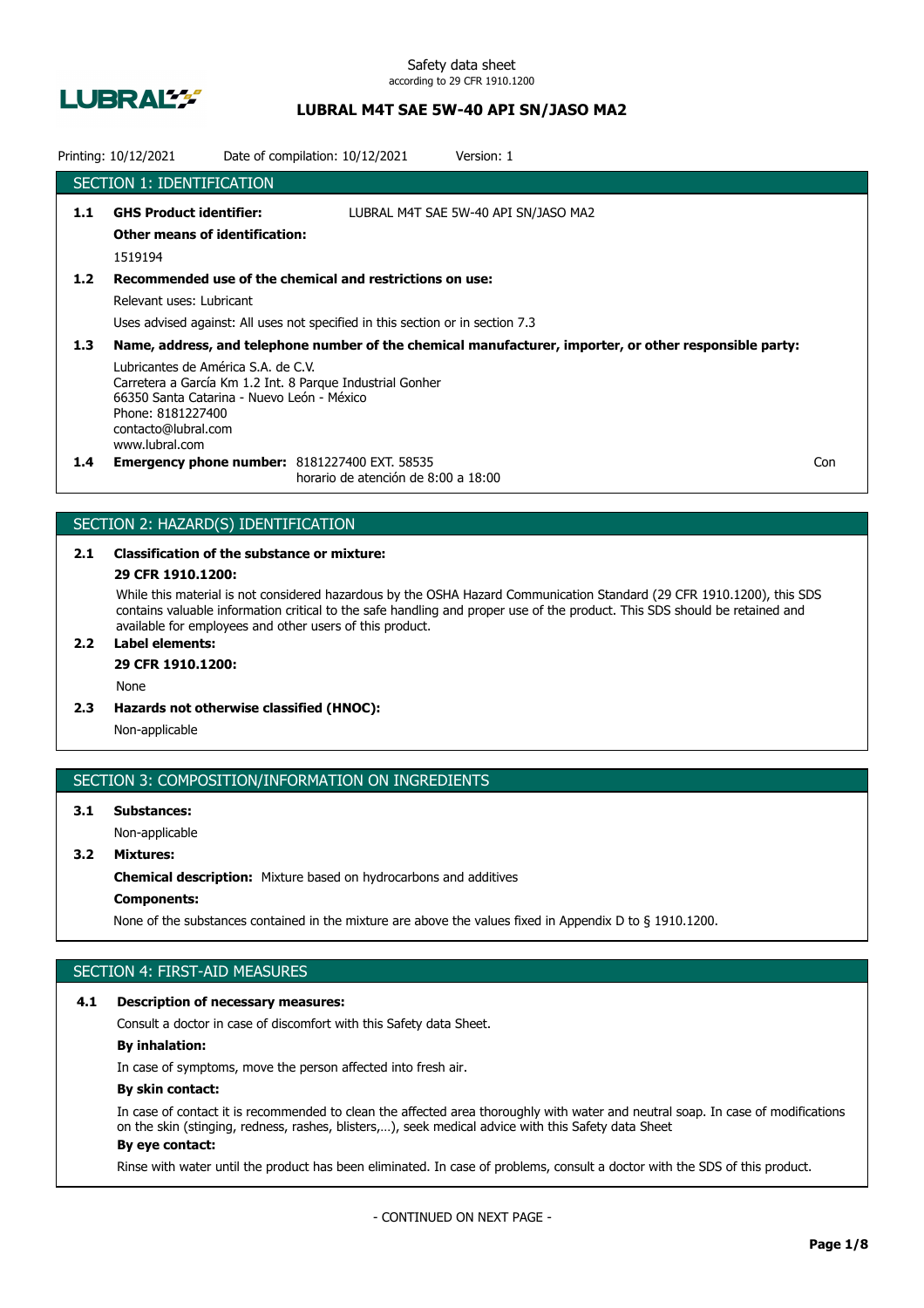

### Printing: 10/12/2021 Date of compilation: 10/12/2021 Version: 1

### SECTION 4: FIRST-AID MEASURES (continued)

### **By ingestion/aspiration:**

In case of consumption in large quantities, it is recommended to seek medical assistance.

- **4.2 Most important symptoms/effects, acute and delayed:** Acute and delayed effects are indicated in sections 2 and 11.
- **4.3 Indication of immediate medical attention and special treatment needed, if necessary:** Non-applicable

## SECTION 5: FIRE-FIGHTING MEASURES

### **5.1 Suitable (and unsuitable) extinguishing media:**

#### **Suitable extinguishing media:**

If possible use polyvalent powder fire extinguishers (ABC powder), alternatively use foam or carbon dioxide extinguishers (CO₂).

## **Unsuitable extinguishing media:**

IT IS RECOMMENDED NOT to use full jet water as an extinguishing agent.

#### **5.2 Specific hazards arising from the chemical:**

Due to its non-flammable nature, the product does not present a fire risk under normal conditions of storage, manipulation and use.

### **5.3 Special protective equipment and precautions for fire-fighters:**

Depending on the magnitude of the fire it may be necessary to use full protective clothing and individual respiratory equipment. Minimum emergency facilities and equipment should be available (fire blankets, portable first aid kit,...)

## **Additional provisions:**

As in any fire, prevent human exposure to fire, smoke, fumes or products of combustion. Only properly trained personnel should be involved in firefighting. Evacuate nonessential personnel from the fire area. Destroy any source of ignition. In case of fire, refrigerate the storage containers and tanks for products susceptible to inflammation. Avoid spillage of the products used to extinguish the fire into an aqueous medium.

## SECTION 6: ACCIDENTAL RELEASE MEASURES

#### **6.1 Personal precautions, protective equipment and emergency procedures:**

#### **For non-emergency personnel:**

Isolate leaks provided that there is no additional risk for the people performing this task.

**For emergency responders:**

See section 8.

### **6.2 Environmental precautions:**

This product is not classified as hazardous to the environment. Keep product away from drains, surface and underground water.

### **6.3 Methods and materials for containment and cleaning up:**

It is recommended:

Absorb the spillage using sand or inert absorbent and move it to a safe place. Do not absorb in sawdust or other combustible absorbents. For any concern related to disposal consult section 13.

## **6.4 Reference to other sections:**

See sections 8 and 13.

## SECTION 7: HANDLING AND STORAGE

### **7.1 Precautions for safe handling:**

A.- Precautions for safe manipulation

Comply with the current standards 29 CFR 1910 Occupational Safety and Health Standards. Keep containers hermetically sealed. Control spills and residues, destroying them with safe methods (section 6). Avoid leakages from the container. Maintain order and cleanliness where dangerous products are used.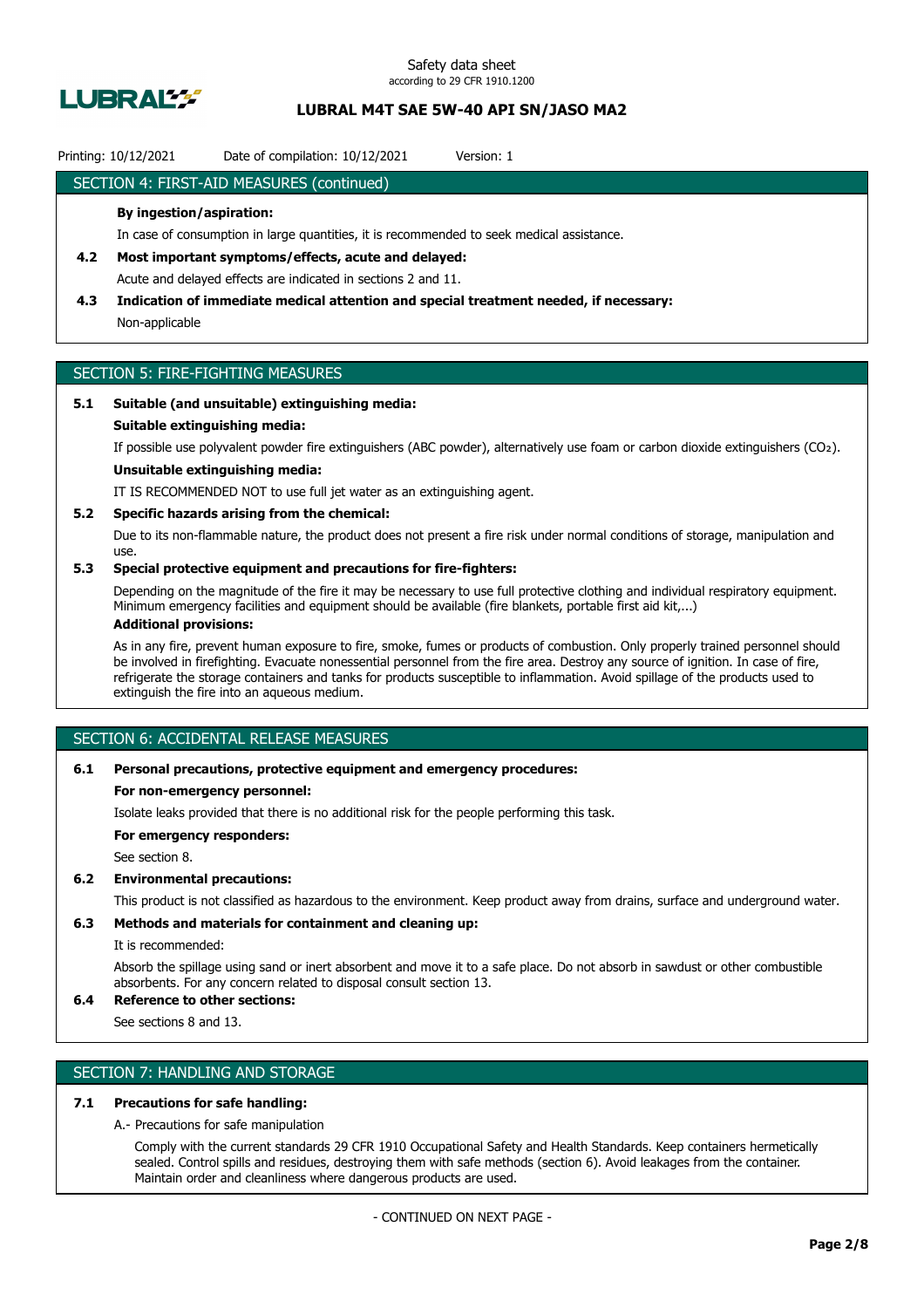

## Printing: 10/12/2021 Date of compilation: 10/12/2021 Version: 1

### SECTION 7: HANDLING AND STORAGE (continued)

- B.- Technical recommendations for the prevention of fires and explosions
	- It is recommended to transfer at a slow speed to avoid the creation of electrostatic charges that could affect flammable products. Consult section 10 for conditions and materials that should be avoided.
- C.- Technical recommendations to prevent ergonomic and toxicological risks

Do not eat or drink during the process, washing hands afterwards with suitable cleaning products.

D.- Technical recommendations to prevent environmental risks

It is not necessary to take special measures to prevent environmental risks. For more information see subsection 6.2

#### **7.2 Conditions for safe storage, including any incompatibilities:**

A.- Technical measures for storage

Store in a cool, dry, well-ventilated location

B.- General conditions for storage

Avoid sources of heat, radiation, static electricity and contact with food. For additional information see subsection 10.5

### **7.3 Specific end use(s):**

Except for the instructions already specified it is not necessary to provide any special recommendation regarding the uses of this product.

### SECTION 8: EXPOSURE CONTROLS/PERSONAL PROTECTION

#### **8.1 Control parameters:**

Substances whose occupational exposure limits have to be monitored in the workplace:

Oils: PEL-TWA= 5mg/m3

### **8.2 Appropriate engineering controls:**

A.- Individual protection measures, such as personal protective equipment

As a preventative measure it is recommended to use basic Personal Protection Equipment. For more information on Personal Protection Equipment (storage, use, cleaning, maintenance, class of protection,…) consult the information leaflet provided by the manufacturer. For more information see subsection 7.1. All information contained herein is a recommendation, the information on clothing performance must be combined with professional judgment, and a clear understanding of the clothing application, to provide the best protection to the worker. All chemical protective clothing use must be based on a hazard assessment to determine the risks for exposure to chemicals and other hazards. Conduct hazard assessments in accordance with 29 CFR 1910.132.

B.- Respiratory protection

The use of protection equipment will be necessary if a mist forms or if the occupational exposure limits are exceeded.

C.- Specific protection for the hands

| Pictogram                            | <b>PPE</b>                            | Remarks                                                                                                                                                                                                                                                                                    |
|--------------------------------------|---------------------------------------|--------------------------------------------------------------------------------------------------------------------------------------------------------------------------------------------------------------------------------------------------------------------------------------------|
| MAIL<br>Mandatory hand<br>protection | Protective gloves against minor risks | Replace gloves in case of any sign of damage. For prolonged periods of exposure<br>to the product for professional /industrial users, we recommend using chemical<br>protection gloves. Use gloves in accordance with manufacturer's use limitations<br>and OSHA standard 1910.138 (29CFR) |

As the product is a mixture of several substances, the resistance of the glove material can not be calculated in advance with total reliability and has therefore to be checked prior to the application.

#### D.- Ocular and facial protection

| Pictogram                             | <b>PPE</b>                                    | Remarks                                                                                                                                                                                                                           |
|---------------------------------------|-----------------------------------------------|-----------------------------------------------------------------------------------------------------------------------------------------------------------------------------------------------------------------------------------|
| (U'U)<br>Mandatory face<br>protection | Panoramic glasses against splash/projections. | Clean daily and disinfect periodically according to the manufacturer's instructions.<br>Use if there is a risk of splashing. Use this PPE in accordance with manufacturer's<br>use limitations and OSHA standard 1910.133 (29CFR) |
| E.- Bodily protection                 |                                               |                                                                                                                                                                                                                                   |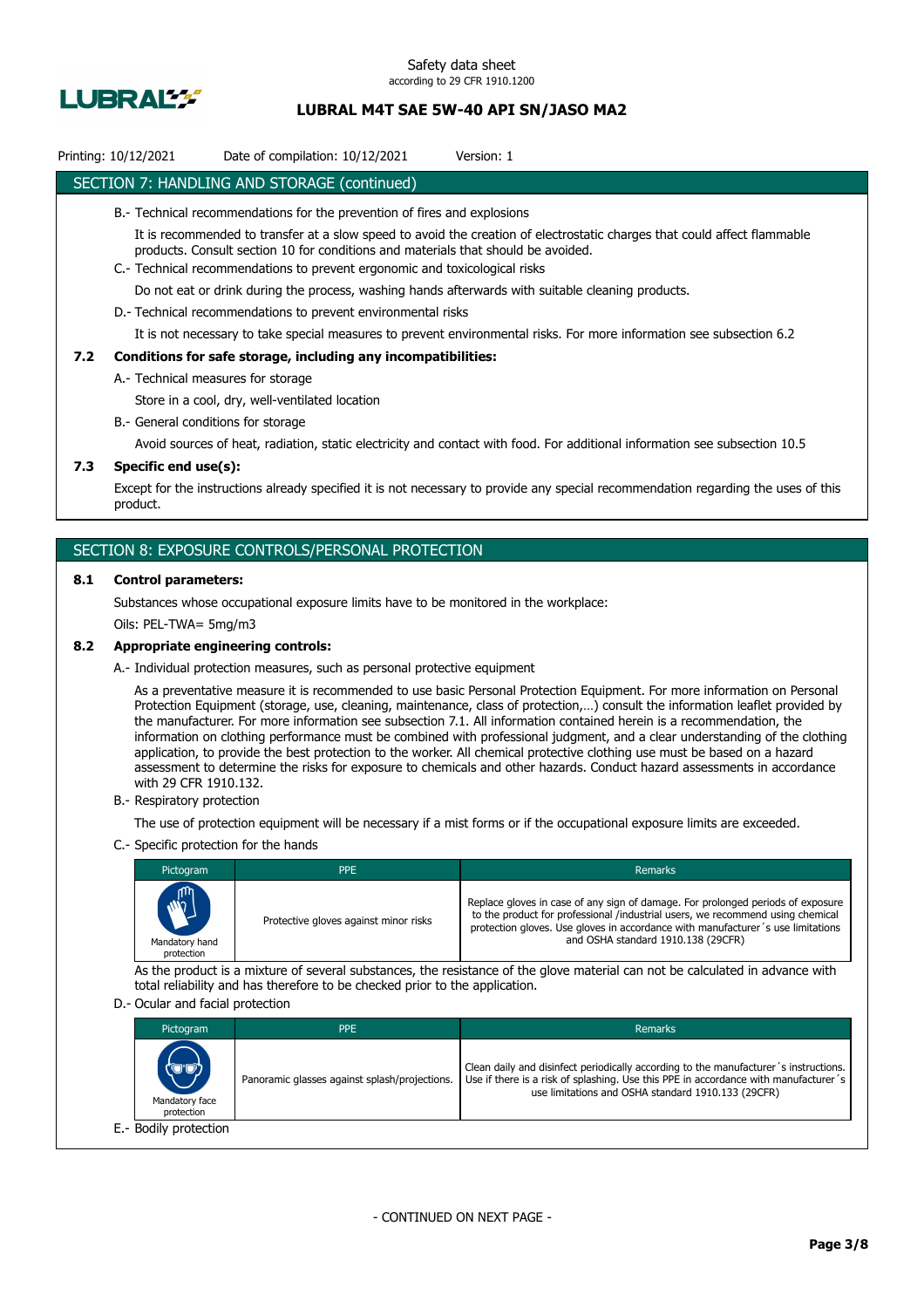

#### Safety data sheet according to 29 CFR 1910.1200

## **LUBRAL M4T SAE 5W-40 API SN/JASO MA2**

|     | Printing: 10/12/2021                    | Date of compilation: 10/12/2021                                                                    |        | Version: 1                                                                                                                  |
|-----|-----------------------------------------|----------------------------------------------------------------------------------------------------|--------|-----------------------------------------------------------------------------------------------------------------------------|
|     |                                         | SECTION 8: EXPOSURE CONTROLS/PERSONAL PROTECTION (continued)                                       |        |                                                                                                                             |
|     |                                         |                                                                                                    |        |                                                                                                                             |
|     | Pictogram                               | <b>PPE</b>                                                                                         |        | Remarks                                                                                                                     |
|     |                                         |                                                                                                    |        |                                                                                                                             |
|     |                                         | Work clothing                                                                                      |        | Replace before any evidence of deterioration.                                                                               |
|     |                                         |                                                                                                    |        |                                                                                                                             |
|     |                                         |                                                                                                    |        |                                                                                                                             |
|     | Anti-slip work shoes                    |                                                                                                    |        | Replace before any evidence of deterioration.                                                                               |
|     |                                         |                                                                                                    |        |                                                                                                                             |
|     | F.- Additional emergency measures       |                                                                                                    |        |                                                                                                                             |
|     |                                         | It is not necessary to take additional emergency measures.                                         |        |                                                                                                                             |
|     | <b>Environmental exposure controls:</b> |                                                                                                    |        |                                                                                                                             |
|     |                                         |                                                                                                    |        | In accordance with the community legislation for the protection of the environment it is recommended to avoid environmental |
|     |                                         |                                                                                                    |        | spillage of both the product and its container. For additional information see subsection 7.1.D                             |
|     |                                         | National volatile organic compound emission standards (40 CFR Part 59):                            |        |                                                                                                                             |
|     | V.O.C. (Subpart C - Consumer):          | 0 % weight                                                                                         |        |                                                                                                                             |
|     | V.O.C. (Coatings) at 68 °F:             | 0 kg/m <sup>3</sup> $(0 g/L)$                                                                      |        |                                                                                                                             |
|     |                                         |                                                                                                    |        |                                                                                                                             |
|     |                                         | SECTION 9: PHYSICAL AND CHEMICAL PROPERTIES                                                        |        |                                                                                                                             |
| 9.1 |                                         | Information on basic physical and chemical properties:                                             |        |                                                                                                                             |
|     |                                         | For complete information see the product datasheet.                                                |        |                                                                                                                             |
|     | <b>Appearance:</b>                      |                                                                                                    |        |                                                                                                                             |
|     | Physical state at 68 °F:                |                                                                                                    | Liquid |                                                                                                                             |
|     | Appearance:                             |                                                                                                    |        | Not available                                                                                                               |
|     | Color:                                  |                                                                                                    | Amber  |                                                                                                                             |
|     | Odor:                                   |                                                                                                    |        | Not available                                                                                                               |
|     | Odour threshold:                        |                                                                                                    |        | Non-applicable *                                                                                                            |
|     | <b>Volatility:</b>                      |                                                                                                    |        |                                                                                                                             |
|     | Boiling point at atmospheric pressure:  |                                                                                                    |        | Non-applicable *                                                                                                            |
|     | Vapour pressure at 68 °F:               |                                                                                                    |        | Non-applicable *                                                                                                            |
|     | Vapour pressure at 122 °F:              |                                                                                                    |        | <300000 Pa (300 kPa)                                                                                                        |
|     | Evaporation rate at 68 °F:              |                                                                                                    |        | Non-applicable *                                                                                                            |
|     | <b>Product description:</b>             |                                                                                                    |        |                                                                                                                             |
|     | Density at 68 °F:                       |                                                                                                    |        | 860 kg/m <sup>3</sup> (ASTM D-4052)                                                                                         |
|     | Relative density at 68 °F:              |                                                                                                    |        | Non-applicable *                                                                                                            |
|     | Dynamic viscosity at 68 °F:             |                                                                                                    |        | Non-applicable *                                                                                                            |
|     | Kinematic viscosity at 68 °F:           |                                                                                                    |        | Non-applicable *                                                                                                            |
|     | Kinematic viscosity at 104 °F:          |                                                                                                    |        | 92 mm <sup>2</sup> /s (ASTM D-445)                                                                                          |
|     | Kinematic viscosity at 212 °F:          |                                                                                                    |        | 14 mm <sup>2</sup> /s (ASTM D-445)                                                                                          |
|     | Concentration:                          |                                                                                                    |        | Non-applicable *                                                                                                            |
|     | pH:                                     |                                                                                                    |        | Non-applicable *                                                                                                            |
|     | Vapour density at 68 °F:                |                                                                                                    |        | Non-applicable *                                                                                                            |
|     |                                         | Partition coefficient n-octanol/water 68 °F:                                                       |        | Non-applicable *                                                                                                            |
|     | Solubility in water at 68 °F:           |                                                                                                    |        | Non-applicable *                                                                                                            |
|     | Solubility properties:                  |                                                                                                    |        | Non-applicable *                                                                                                            |
|     |                                         | *Not relevant due to the nature of the product, not providing information property of its hazards. |        |                                                                                                                             |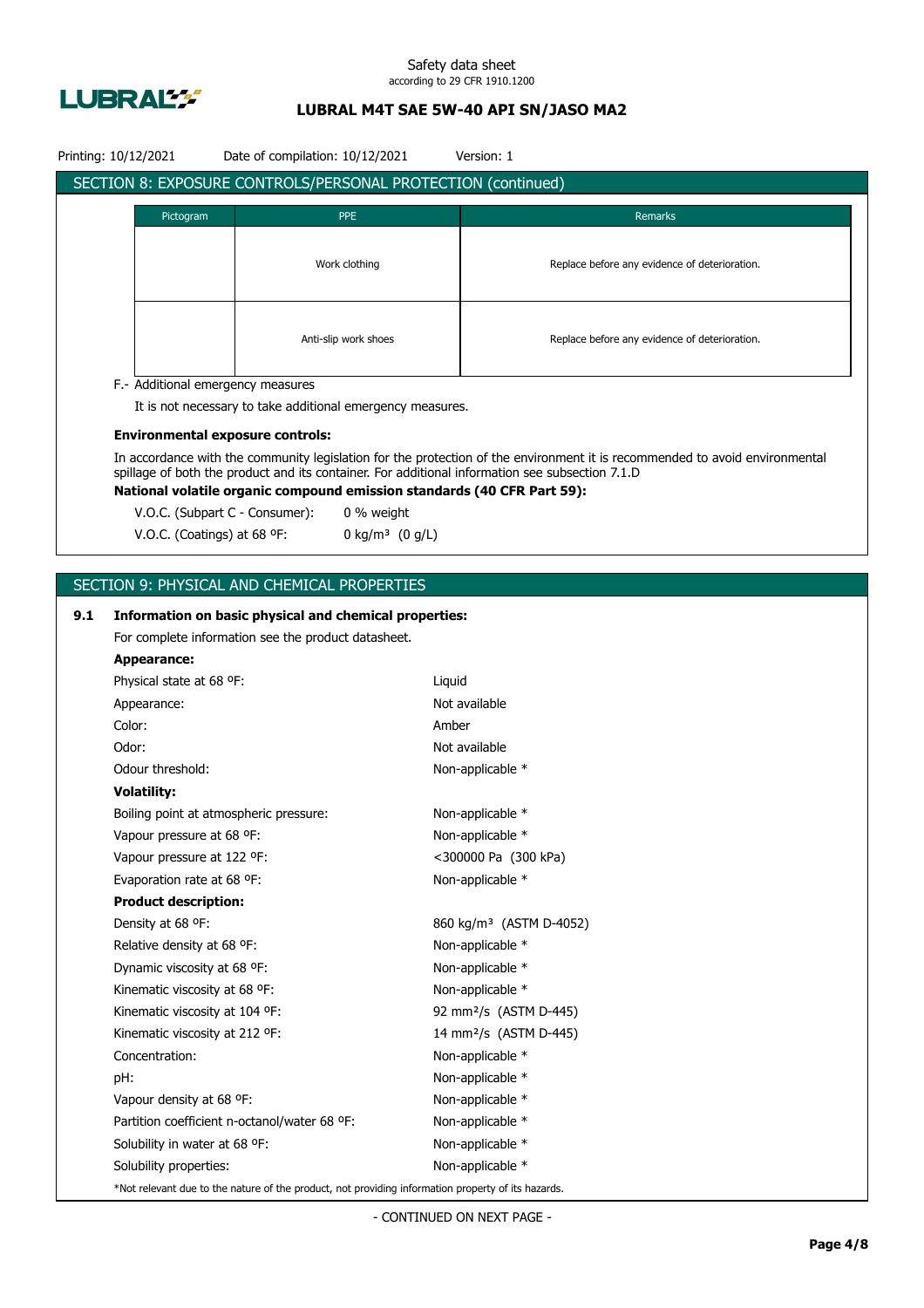

|     | Printing: 10/12/2021                 | Date of compilation: 10/12/2021                                                                    | Version: 1         |
|-----|--------------------------------------|----------------------------------------------------------------------------------------------------|--------------------|
|     |                                      | SECTION 9: PHYSICAL AND CHEMICAL PROPERTIES (continued)                                            |                    |
|     | Decomposition temperature:           |                                                                                                    | Non-applicable *   |
|     | Melting point/freezing point:        |                                                                                                    | Non-applicable *   |
|     | <b>Flammability:</b>                 |                                                                                                    |                    |
|     | Flash Point:                         |                                                                                                    | 442 °F (ASTM D-92) |
|     | Flammability (solid, gas):           |                                                                                                    | Non-applicable *   |
|     | Autoignition temperature:            |                                                                                                    | Non-applicable *   |
|     | Lower flammability limit:            |                                                                                                    | Non-applicable *   |
|     | Upper flammability limit:            |                                                                                                    | Non-applicable *   |
|     | <b>Particle characteristics:</b>     |                                                                                                    |                    |
|     | Median equivalent diameter:          |                                                                                                    | Non-applicable     |
| 9.2 | <b>Other information:</b>            |                                                                                                    |                    |
|     |                                      | Information with regard to physical hazard classes:                                                |                    |
|     | Explosive properties:                |                                                                                                    | Non-applicable *   |
|     | Oxidising properties:                |                                                                                                    | Non-applicable *   |
|     | Corrosive to metals:                 |                                                                                                    | Non-applicable *   |
|     | Heat of combustion:                  |                                                                                                    | Non-applicable *   |
|     | components:                          | Aerosols-total percentage (by mass) of flammable                                                   | Non-applicable *   |
|     | <b>Other safety characteristics:</b> |                                                                                                    |                    |
|     | Surface tension at 68 °F:            |                                                                                                    | Non-applicable *   |
|     | Refraction index:                    |                                                                                                    | Non-applicable *   |
|     |                                      | *Not relevant due to the nature of the product, not providing information property of its hazards. |                    |

## SECTION 10: STABILITY AND REACTIVITY

## **10.1 Reactivity:**

No hazardous reactions are expected because the product is stable under recommended storage conditions. See section 7.

#### **10.2 Chemical stability:**

Chemically stable under the conditions of storage, handling and use.

## **10.3 Possibility of hazardous reactions:**

Under the specified conditions, hazardous reactions that lead to excessive temperatures or pressure are not expected.

## **10.4 Conditions to avoid:**

Applicable for handling and storage at room temperature:

| Shock and friction           | Contact with air | Increase in temperature | <b>Sunlight</b> | <b>Humidity</b> |
|------------------------------|------------------|-------------------------|-----------------|-----------------|
| Not applicable               | Not applicable   | Not applicable          | Not applicable  | Not applicable  |
| 10.5 Incompatible materials: |                  |                         |                 |                 |

## Acids **Water Water Combustible materials** Combustible materials Combustible materials Combustible materials Avoid strong acids Not applicable Not applicable Not applicable Not applicable Avoid alkalis or strong bases

#### **10.6 Hazardous decomposition products:**

See subsection 10.3, 10.4 and 10.5 to find out the specific decomposition products. Depending on the decomposition conditions, complex mixtures of chemical substances can be released: carbon dioxide (CO2), carbon monoxide and other organic compounds.

## SECTION 11: TOXICOLOGICAL INFORMATION

## **11.1 Information on toxicological effects:**

LD50 oral > 5000 mg/kg (rat)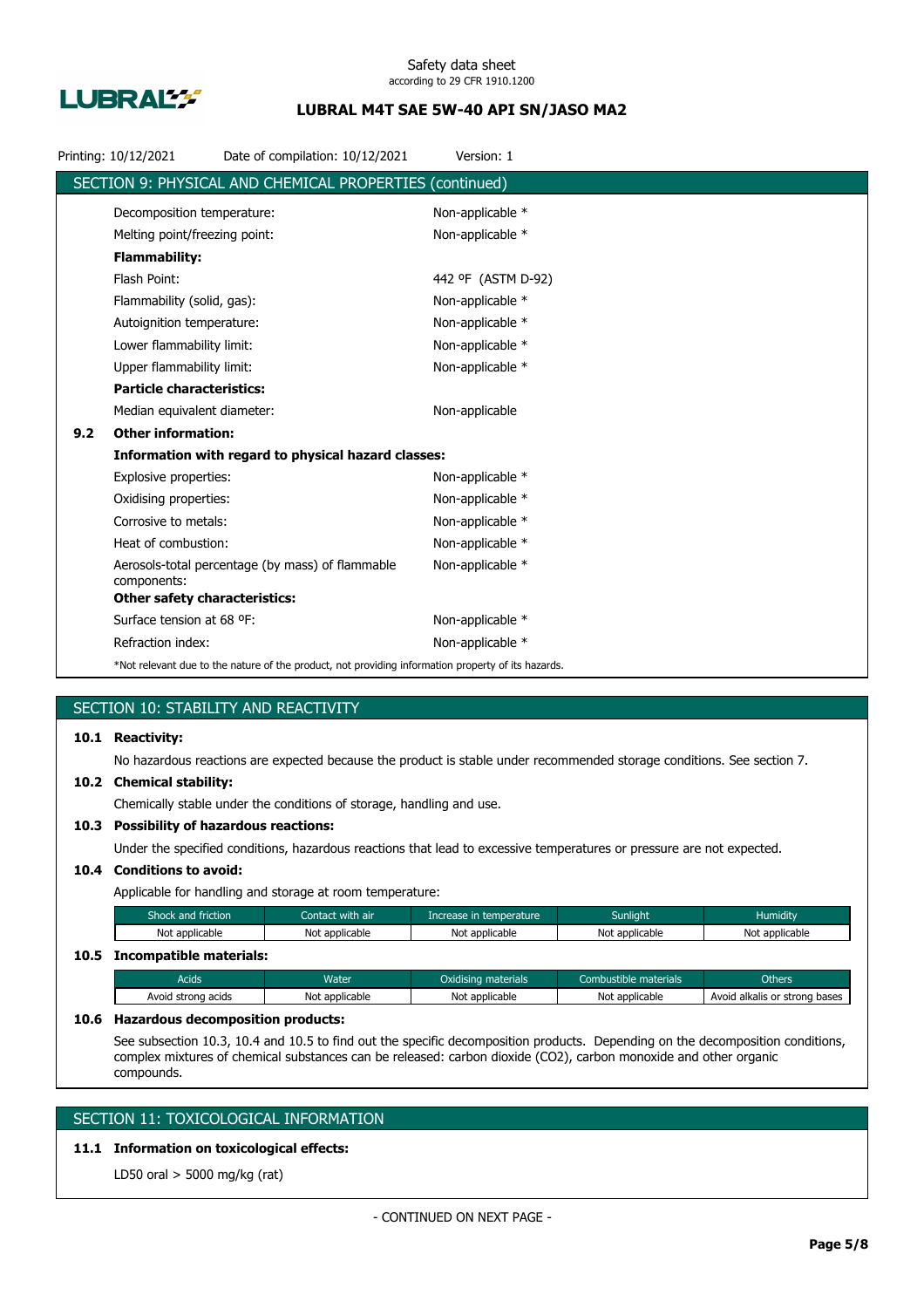

| Printing: 10/12/2021                                   | Date of compilation: 10/12/2021                                                                                                                                                                                                                                        | Version: 1                                                                                                                                                                                                                                               |
|--------------------------------------------------------|------------------------------------------------------------------------------------------------------------------------------------------------------------------------------------------------------------------------------------------------------------------------|----------------------------------------------------------------------------------------------------------------------------------------------------------------------------------------------------------------------------------------------------------|
|                                                        | SECTION 11: TOXICOLOGICAL INFORMATION (continued)                                                                                                                                                                                                                      |                                                                                                                                                                                                                                                          |
| <b>Dangerous health implications:</b>                  |                                                                                                                                                                                                                                                                        |                                                                                                                                                                                                                                                          |
| A- Ingestion (acute effect):                           | limits, it may result in adverse effects on health depending on the means of exposure:                                                                                                                                                                                 | In case of exposure that is repetitive, prolonged or at concentrations higher than recommended by the occupational exposure                                                                                                                              |
| B- Inhalation (acute effect):                          | - Acute toxicity: Based on available data, the classification criteria are not met<br>- Corrosivity/Irritability: Based on available data, the classification criteria are not met                                                                                     |                                                                                                                                                                                                                                                          |
|                                                        | - Acute toxicity : Based on available data, the classification criteria are not met<br>- Corrosivity/Irritability: Based on available data, the classification criteria are not met<br>C- Contact with the skin and the eyes (acute effect):                           |                                                                                                                                                                                                                                                          |
|                                                        | - Contact with the skin: Based on available data, the classification criteria are not met<br>- Contact with the eyes: Based on available data, the classification criteria are not met<br>D- CMR effects (carcinogenicity, mutagenicity and toxicity to reproduction): |                                                                                                                                                                                                                                                          |
| paraffinic, $<$ 3% DMSO (3)<br>E- Sensitizing effects: | - Carcinogenicity: Based on available data, the classification criteria are not met<br>- Mutagenicity: Based on available data, the classification criteria are not met<br>- Reproductive toxicity: Based on available data, the classification criteria are not met   | IARC: Distillates (petroleum), hydrotreated heavy paraffinic, < 3 % IP 346, > 20,5 cSt @ 40°C (3); Paraffin oils<br>(petroleum), catalytic dewaxed light(IP 346 < 3 %, > 20.5 cSt @ 40 °C) (3); Distillates (petroleum), solvent-dewaxed heavy           |
|                                                        | - Respiratory: Based on available data, the classification criteria are not met<br>- Cutaneous: Based on available data, the classification criteria are not met<br>F- Specific target organ toxicity (STOT) - single exposure:                                        |                                                                                                                                                                                                                                                          |
|                                                        | Based on available data, the classification criteria are not met                                                                                                                                                                                                       |                                                                                                                                                                                                                                                          |
|                                                        | G- Specific target organ toxicity (STOT)-repeated exposure:                                                                                                                                                                                                            |                                                                                                                                                                                                                                                          |
| H- Aspiration hazard:                                  | dangerous for this effect. For more information see section 3.                                                                                                                                                                                                         | - Specific target organ toxicity (STOT)-repeated exposure: Based on available data, the classification criteria are not met<br>- Skin: Based on available data, the classification criteria are not met, as it does not contain substances classified as |
|                                                        | Based on available data, the classification criteria are not met                                                                                                                                                                                                       |                                                                                                                                                                                                                                                          |
| <b>Other information:</b>                              |                                                                                                                                                                                                                                                                        |                                                                                                                                                                                                                                                          |
| Non-applicable                                         |                                                                                                                                                                                                                                                                        |                                                                                                                                                                                                                                                          |
|                                                        | Specific toxicology information on the substances:                                                                                                                                                                                                                     |                                                                                                                                                                                                                                                          |
| Not available                                          |                                                                                                                                                                                                                                                                        |                                                                                                                                                                                                                                                          |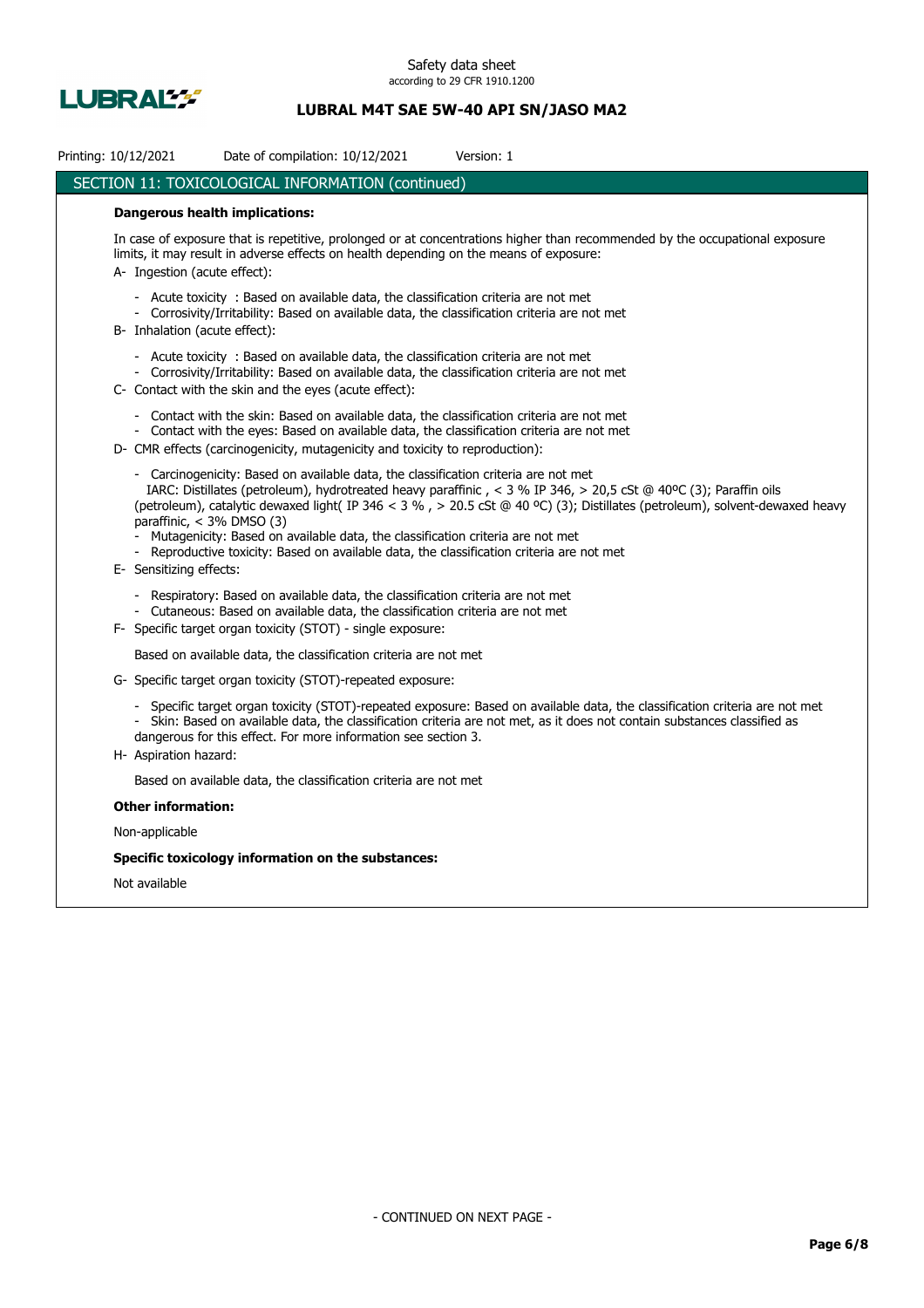

| Date of compilation: 10/12/2021<br>Printing: 10/12/2021<br>Version: 1                                           |
|-----------------------------------------------------------------------------------------------------------------|
| SECTION 12: ECOLOGICAL INFORMATION                                                                              |
| The experimental information related to the eco-toxicological properties of the product itself is not available |
| 12.1 Ecotoxicity (aquatic and terrestrial, where available):                                                    |
| Not available                                                                                                   |
| 12.2 Persistence and degradability:                                                                             |
| Not available                                                                                                   |
| 12.3 Bioaccumulative potential:                                                                                 |
| Not available                                                                                                   |
| 12.4 Mobility in soil:                                                                                          |
| Not available                                                                                                   |
| 12.5 Results of PBT and vPvB assessment:                                                                        |
| Non-applicable                                                                                                  |
| $136$ C Other reduces offerting                                                                                 |

#### **12.6 Other adverse effects:**

Not described

## SECTION 13: DISPOSAL CONSIDERATIONS

### **13.1 Disposal methods:**

### **Waste management (disposal and evaluation):**

Consult the authorized waste service manager on the assessment and disposal operations. In case the container has been in direct contact with the product, it will be processed the same way as the actual product. Otherwise, it will be processed as nondangerous residue. We do not recommended disposal down the drain. See epigraph 6.2.

**Regulations related to waste management:**

Legislation related to waste management:

40 CFR Part 261- IDENTIFICATION AND LISTING OF HAZARDOUS WASTE

## SECTION 14: TRANSPORT INFORMATION

This product is not regulated for transport.

## SECTION 15: REGULATORY INFORMATION

### **15.1 Safety, health and environmental regulations specific for the product in question:**

SARA Title III - Toxic Chemical Release Inventory Reporting (Section 313): Non-applicable California Proposition 65 (the Safe Drinking Water and Toxic Enforcement Act of 1986): Non-applicable The Toxic Substances Control Act (TSCA) : Non-applicable Massachusetts RTK - Substance List: Non-applicable New Jersey Worker and Community Right-to-Know Act: Non-applicable New York RTK - Substance list: Non-applicable Pennsylvania Worker and Community Right-to-Know Law: Non-applicable CANADA-Domestic Substances List (DSL): Non-applicable CANADA-Non-Domestic Substances List (NDSL): Non-applicable NTP (National Toxicology Program): Non-applicable Minnesota - Hazardous substances ERTK: Non-applicable Rhode Island - Hazardous substances RTK: Non-applicable OSHA Specifically Regulated Substances (29 CFR 1910.1001-1096): Non-applicable Hazardous Air Pollutants (Clean Air Act): Non-applicable Hazardous substances release notification under CERCLA sections 102-103 (40 CFR Part 302): Non-applicable **Specific provisions in terms of protecting people or the environment:**

It is recommended to use the information included in this safety data sheet as data used in a risk evaluation of the local circumstances in order to establish the necessary risk prevention measures for the manipulation, use, storage and disposal of this product.

- CONTINUED ON NEXT PAGE -